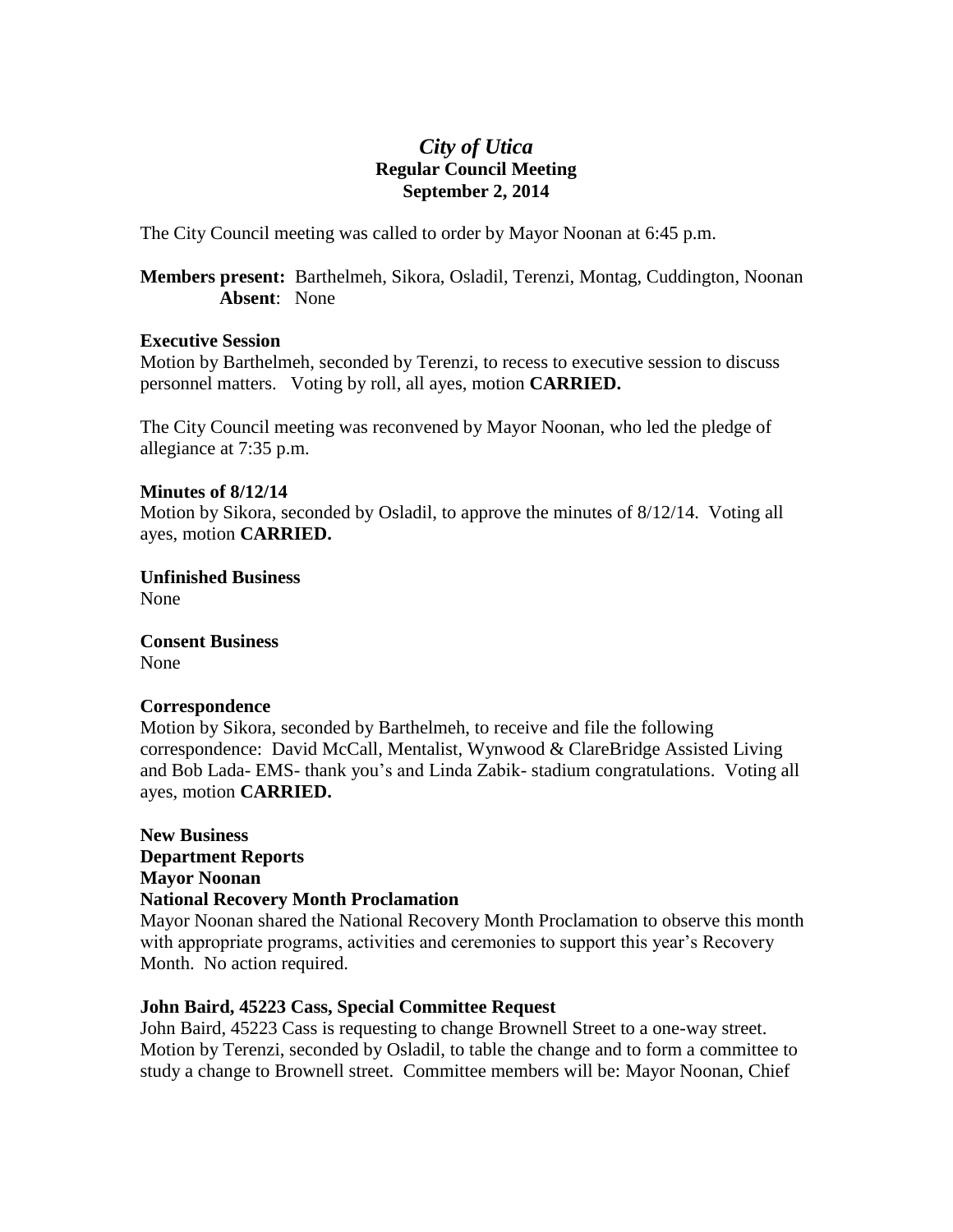**Regular Council Meeting September 2, 2014** Page 2 of 4

Faber, Bill Lang, and Councilmember's: Terenzi, Osladil and Barthelmeh. Voting all ayes, motion **CARRIED**.

### **7847 Hahn**

Cindy Borowy, Deed Realty, reported that the property at 7847 Hahn could be listed at \$59,900 but needs clean up to make it safe for prospective buyers. Motion by Barthelmeh, seconded by Sikora, to have 7847 Hahn cleaned up and then the city will list it for sale with a price of \$59,900. Voting all ayes, motion **CARRIED.**

#### **Jon Shall- DDA Appointment**

Motion by Terenzi, seconded by Montag, to appoint Jon Shall, business owner of 45184 Cass, to the DDA Board, as recommended by Mayor Noonan. Voting all ayes, motion **CARRIED.**

#### **Resolution on Local Governments' Roll**

Mayor Noonan explained a possible need for local government's involvement in mineral drilling.

#### **Michigan Roads**

Mayor Noonan referred to a recent article concerning the need for major road repair in the State of Michigan and the she fully concurs that legislation needs to make this a priority.

#### **Council Reports**

Mayor Noonan thanked all who attended and helped with the Labor Day Bridge Walk and Councilmember's Cuddington, Osladil, Montag and Terenzi for attending.

# **Assessing- Nancy Strehl, Assessor**

#### **Property Split Request 07-33-434-007**

Motion by Sikora, seconded by Terenzi, to approve the lot split of 07-33-434-010 and to combine it onto 07-33-434-017, as presented. Voting all ayes, motion **CARRIED.**

**Building- Jerry Owczarzak** No report.

**Fire- Kevin Wilseck, Chief** No report.

### **Police- Dave Faber, Chief Request to Hire**

Chief Faber explained the need to hire an additional full time officer due to a pending retirement, using EMPCO Inc., the hiring consortium.

Motion by Barthelmeh, seconded by Osladil, to approve the hiring of an additional police officer. Voting by roll, all ayes, motion **CARRIED**.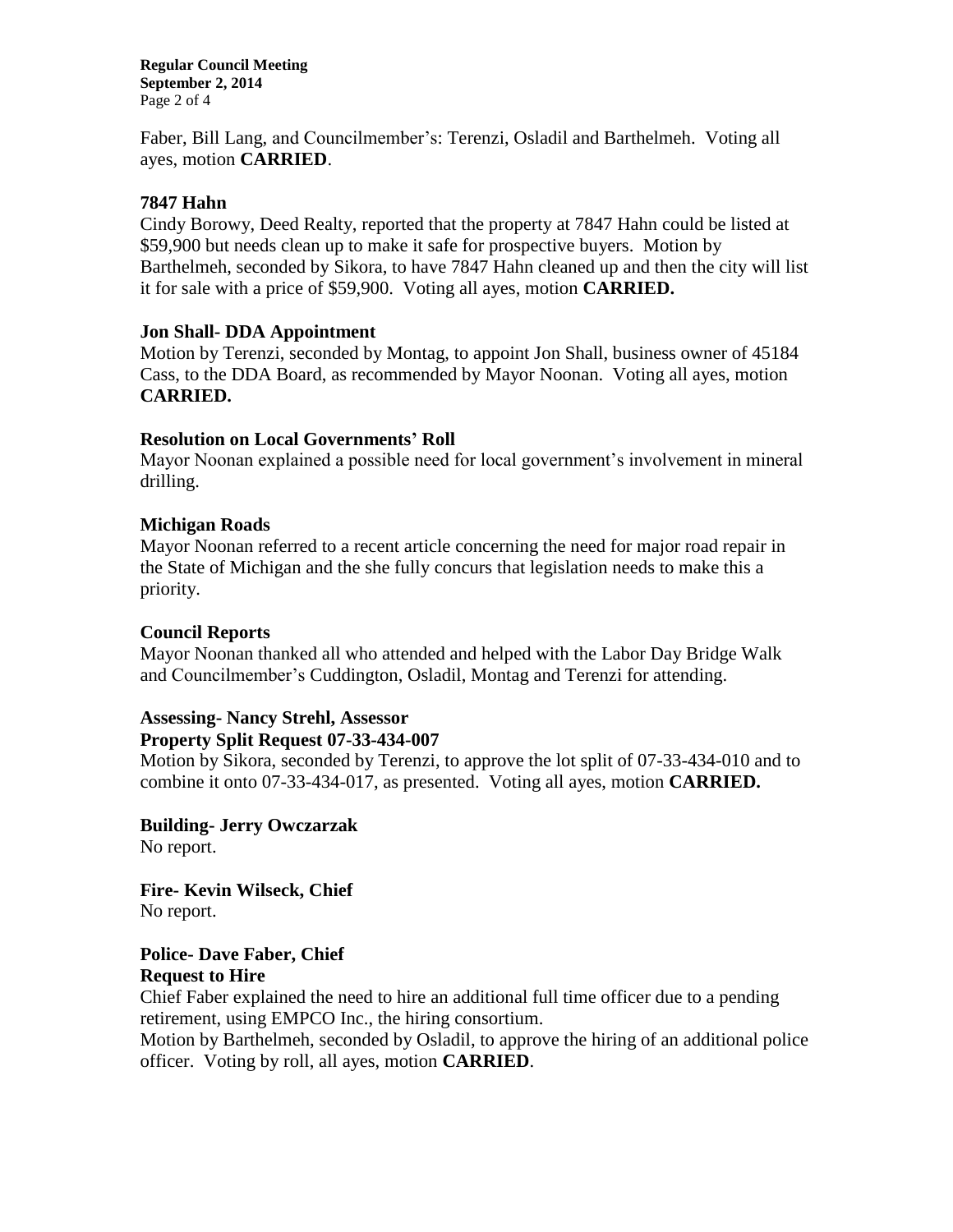**Regular Council Meeting September 2, 2014** Page 3 of 4

#### **DPW- Bill Lang, Superintendent Entrance to Utica Park Blvd.- Pavement Request**

Bill Lang, Superintendent, requested funds in the amount of \$ 20,000 plus a 20% overall contingency to repave the entrance to Utica Park Blvd. The work to be done by Florence Cement. We are waiving the required process in the Purchase Policy because of the projects urgency and proximity of the contractor.

Motion by Barthelmeh, seconded by Montag to approve the removal and replacement of the entrance to Utica Park Blvd. at a cost of \$20,000 plus a 20% overall contingency, funds from Local Streets. Voting all ayes, motion **CARRIED.**

Councilmember Montag thanked the DPW for moving the picnic tables and grills for use at the Labor Day Bridge Walk.

# **Treasurer- Philip Paternoster**

No report.

# **Administration- Beth Ricketts, City Clerk**

Beth Ricketts, City Clerk, explained the request to appoint a voting delegate for the MML convention in October 2014.

# **Michigan Municipal League- Voting Delegate Appointment**

Motion by Noonan, seconded by Sikora, to approve the appointment of any councilmember as an MML voting delegate alternate if they choose to go to the convention. Mayor Noonan is the Voting Delegate. Voting all ayes, motion **CARRIED.**

### **Municode Payment**

Beth Ricketts, City Clerk, requested payment to Municode for their recent work in updating the City's code of ordinances.

Motion by Sikora, seconded by Terenzi, to approve the payment to Municode in the amount of \$2,933.61 for the completion of updates to the ordinance. Voting all ayes, motion **CARRIED.**

**Library- Marsha Doege, Director** No report.

**Parks and Recreation Commission** There will be a joint meeting with the DDA on 9/25/14.

**Historic District Commission** No report.

**City Attorney- James McGrail** No report.

**Planning Commission** No report.